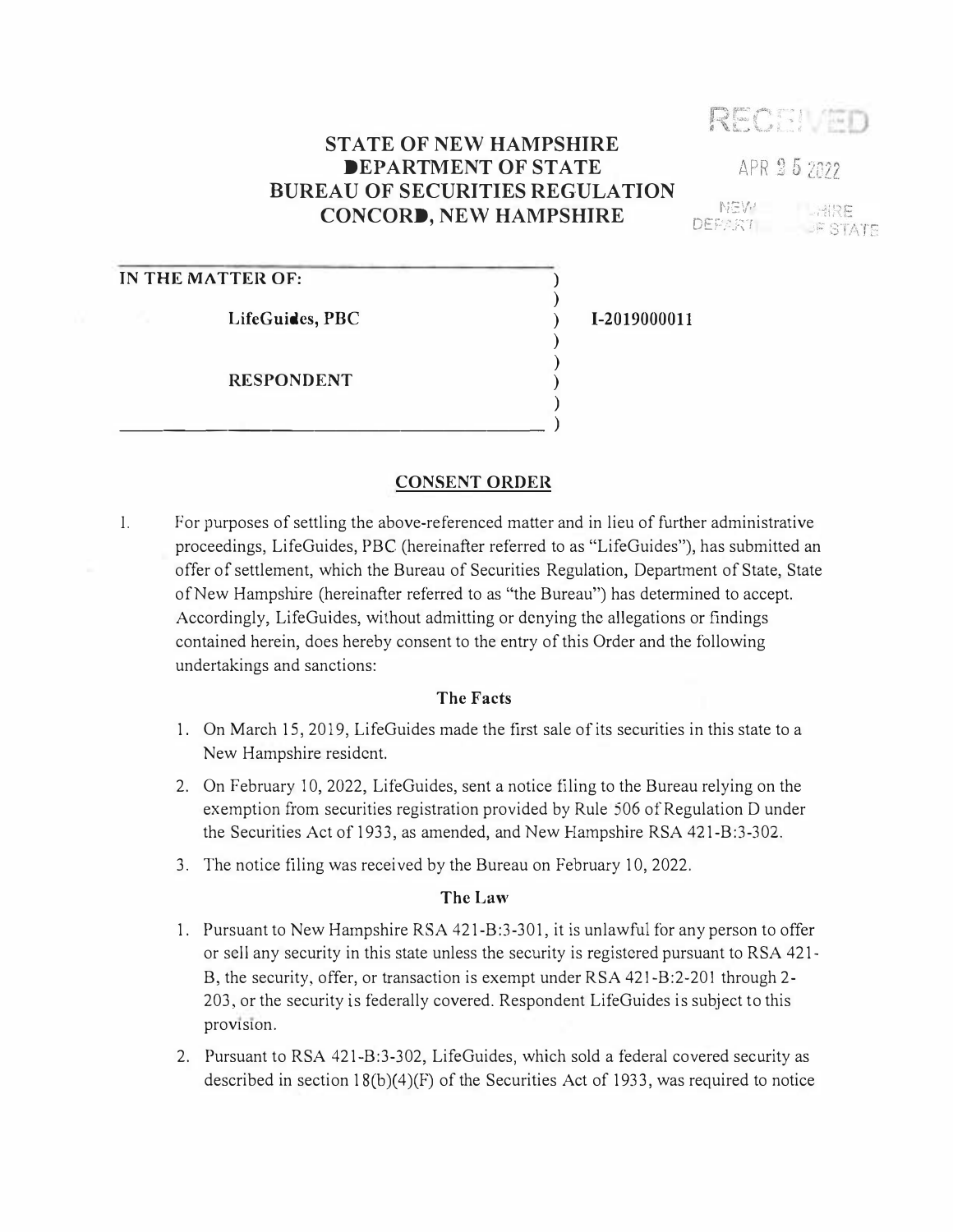**file with the Bureau within fifteen (15) days of the first sale in New Hampshire yet, as outlined above, LifeGuides filed its notice filing on February 10, 2022, more than one year after the first sale of covered securities in New Hampshire.** 

- **3. Pursuant to RSA 421-B:6-614(d)(2), any notice filing delinquent by more than one (1) year may be subject to the fines and penalties outlined in RSA 421-B:6-603, 6- 604, and 5-508. Respondent LifeGuides is subject to this provision.**
- **II. In view of the foregoing, Respondent agrees to the following undertaking and sanctions:** 
	- **1. Respondent LifeGuides agrees that that it has voluntarily consented to the entry of this Order and represents and avers that no employee or representative of the Bureau has made any promise, representation, or threat to induce its execution.**
	- **2. Respondent LifeGuides agrees to waive its right to an administrative hearing and any appeal therein under this chapter.**
	- **3. Respondent LifeGuides agrees that this Order is entered into for purpose of resolving only the matter as described herein. This Order shall have no collateral estoppel, res judicata or evidentiary effect in any other lawsuit, proceeding, or action, not described herein. Likewise, this Order shall not be construed to restrict the Bureau's right to initiate an administrative investigation or proceeding relative to conduct by Respondent which the Bureau has no knowledge at the time of the date of final entry of this Order.**
	- **4. Respondent LifeGuides agrees not to take any action or make or permit to be made any public statement, including in regulatory filings or otherwise, denying, directly or indirectly, any allegation in this Consent Order or create the impression that the Consent Order is without factual basis. Nothing in this provision affects Respondent's testimonial obligations or right to take legal positions in litigation in which the State of New Hampshire is not a party.**
	- **5. Respondent LifeGuides agrees to cease and desist from further violations of New Hampshire RSA 421-B.**
	- **6. Respondent LifeGuides agrees to submit payment to the State of New Hampshire representing administrative penalties in the amount of Two Thousand Five Hundred Dollars (\$2,500).**
	- **7. Upon execution of this Order by Respondent LifeGuides, LifeGuides agrees to pay a total of Two Thousand Five Hundred Dollars (\$2,500) to the State of New Hampshire, which will be applied to settlement of the above-captioned matter. Payment must be made by 1) business check, certified check, or postal money order; 2) made payable to the State of New Hampshire; and 3) mailed to the Bureau of Securities Regulation, Department of State, State House, Room 204, Concord, New Hampshire, 03301.**